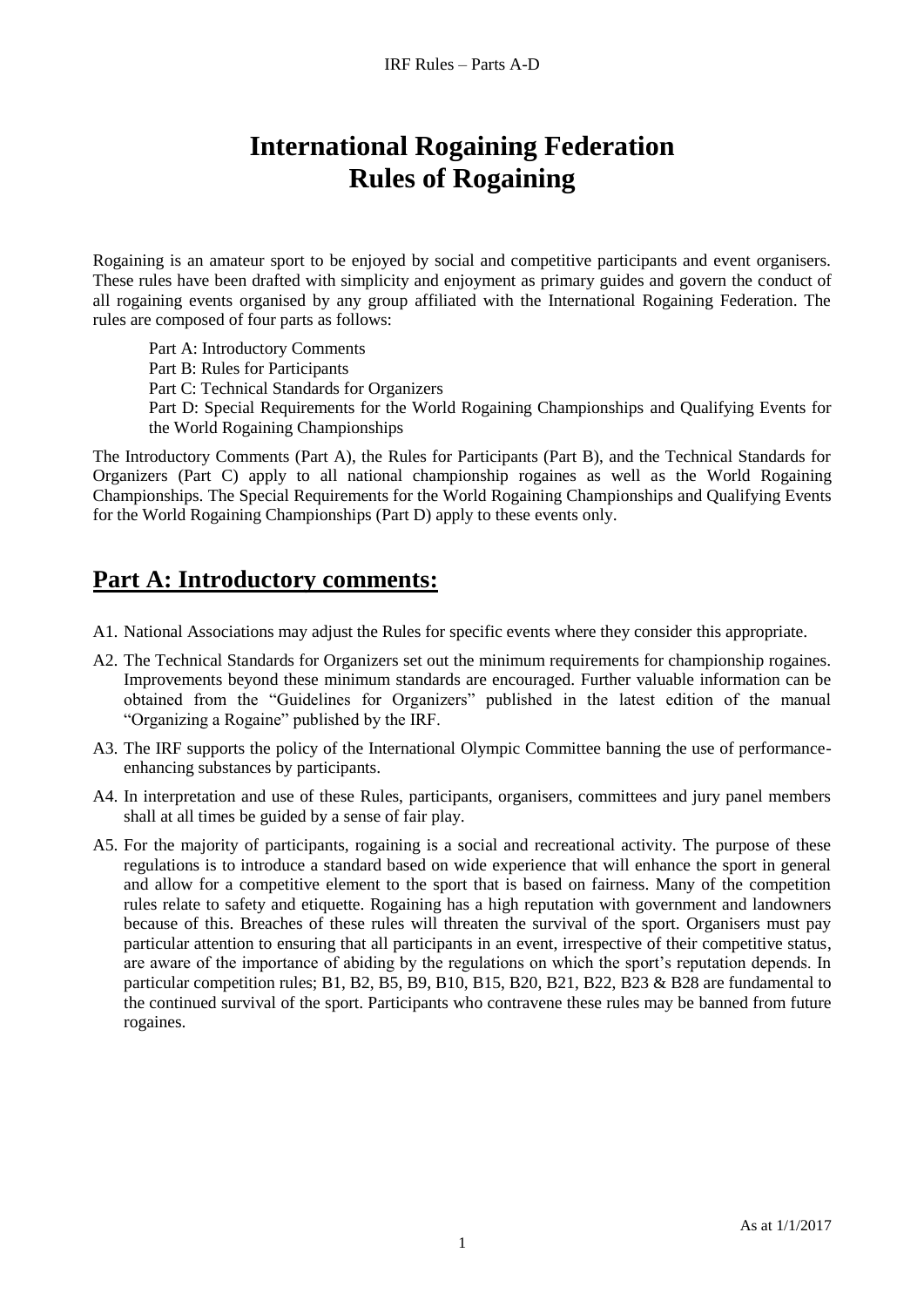# **Part B: Rules for Participants**

Rogaining is the sport of long distance cross-country navigation for teams travelling on foot. The object is to score points by finding checkpoints located on the course within a specified time. Checkpoints may be visited in any order.

## **Definition**

"The course" means anywhere a team travels during the time of the rogaine but specifically excludes the access road and areas in the proximity of an administration area designated for non-competition use by the organisers, for example for parking or camping. "Event site" includes the course and any administration, access and non-competition areas.

### **Entries**

- B1. A team shall consist of two, three, four or five members.
- B2. A team that has a member under fourteen years of age shall also have a member eighteen years of age or over.
- B3. Competition placings are awarded in several sections based on the age and gender composition of teams. Each team is automatically entered in the Open section and all other sections of the competition for which it is eligible.
- B4. No member of a team shall have been involved with the organisation of the rogaine so as to have a prior familiarity with the rogaine course or the fieldwork of the rogaine map.

## **Respect for Land and Property**

- B5. Competitors shall respect public and private property.
	- (a) Competitors shall not cross newly sown ground or growing crops, except if specifically permitted by the organisers, or any area deemed out-of-bounds by the organisers.
	- (b) Competitors shall keep a reasonable distance from dwellings and stock with young.
	- (c) Competitors shall take due care when crossing fences, crossing at corner posts, solid posts or between wires wherever possible. Each team shall leave any gate in the same state as it was found.
	- (d) Competitors shall not discard litter.
	- (e) Competitors shall not light fires at the event site.
	- (f) Competitors shall not smoke on the course.
	- (g) Competitors shall not unduly damage or disturb native flora or fauna.
	- (h) Dogs and weapons of any kind, including firearms, are prohibited at the event site.

### **Conduct of Competitors**

- B6. Competitors shall not enter the course until the official start is signalled.
- B7. (a) The only navigational aids that may be carried on the course are magnetic compasses, watches and copies of the competition map.

(b) Carrying of other navigational aids, including GPS devices, mobile phones, computer devices of any type, pedometers and altimeters on the course is prohibited.

(c) A team is allowed to carry on the course but not to use any otherwise prohibited device that provides no audible feedback provided the device is presented at registration or the device is distributed by the organizer. The event administrator will keep a record of each team and device, where applicable provide a tamper-evident means such as a sealed enclosure which prevents information on the devices being accessed during the event, and examine each device after the finish to verify they are untampered and record its return. Any team not returning a device untampered will be disqualified unless it was accessed for emergency communications.

(d) The use of maps that provide additional information not shown on the competition map is prohibited for course planning and while on course.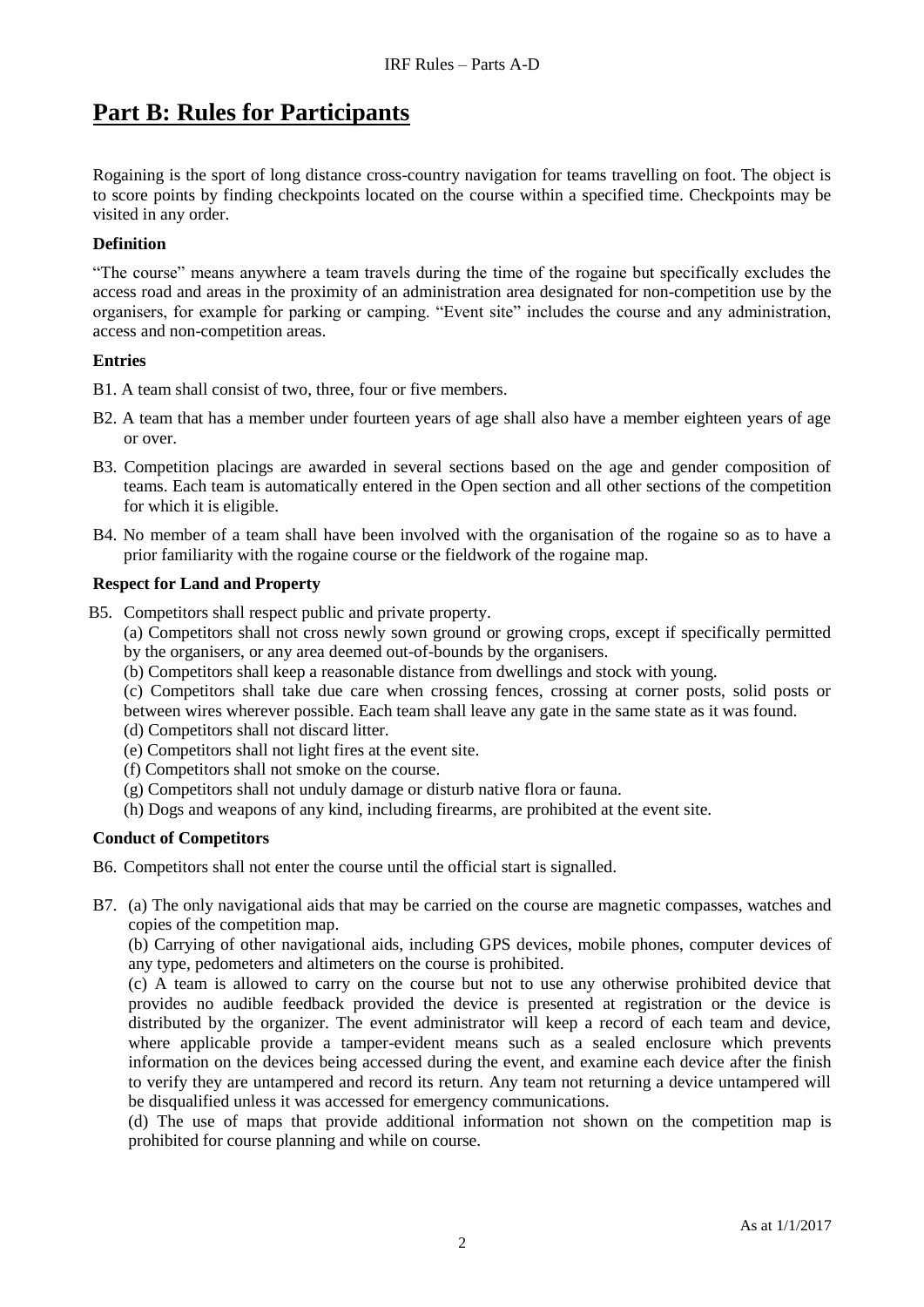- B8. The use of aids for course planning other than for distance measurement and scoring estimation is prohibited, in particular route optimisation software or other sophisticated planning tools.
- B9. Competitors shall travel only on foot on the course. This rule does not preclude competitors from crossing water features, even if this requires swimming, provided the water feature has not been designated out of bounds.
- B10. Members of a team shall remain within unaided verbal contact of one another at all times whilst on the course. A team shall demonstrate compliance with this requirement to any event official or other team on request.
- B11. A team shall advise their team number to any event official or other team, on request.
- B12. A team shall not accept assistance from, nor collaborate with, other people during course planning or on the course, nor deliberately follow another team.
- B13.The use of electronic communications equipment including mobile (cellular) phones on the course is prohibited. Any team using such equipment for any purpose during a competition must withdraw or be disqualified, except in cases referred to in Rule B31. Mobile phones may be carried for safety purposes when event organisers provide a means by which the devices cannot be accessed whilst on the course.
- B14. No food nor equipment shall be left on the course before the event for a team's use, and no food or equipment shall be discarded on the course unless retrieved by the team during the event and brought by the team with them to the finish. Any compulsory gear must be carried at all times.
- B15. Each competitor shall carry a whistle at all times whilst on the course. In an emergency a competitor shall give a series of short blasts on their whistle.

#### **Checkpoints**

- B16. Organisers shall issue recording devices to be used at checkpoints. At championship rogaines the recording device shall normally be an electronic recording device issued to all members of the team. Electronic recording devices shall be attached to the competitors by a tamper-proof device, such as a wristband, before the commencement of the event. Tamper-proof devices shall only be cut or removed by event officials.
- B17. (a) For a team to gain points for visiting a checkpoint, all members of a team shall record a visit to that checkpoint by using the electronic recording device. (b) The organisers may set a requirement that all team members record a visit to a checkpoint within a pre-defined time limit for a team to gain points for that checkpoint. Such a time limit shall be announced by organizers in the pre-event information.
- B18. In the event of the electronic recording device being lost or wristband being broken the team shall report to the event officials and return to an administration area. Failure to do so shall result in disqualification of the team. The organisers shall provide a replacement electronic recording device or wristband and the team shall be admitted to continue the competition. Considering the circumstances and the evidence available, the organisers shall make a discretionary decision whether points shall be credited for checkpoints visited before the loss of the electronic device or breakage of the wristband.
- B19. Competitors shall not deliberately rest within one hundred metres of a checkpoint unless the checkpoint is also a water drop.
- B20. Competitors shall not adversely interfere with a checkpoint, water drop or any other facility placed upon the course by the organisers.

#### **Administration Areas**

B21. Whenever visiting the administration area during the competition, all team members shall record a visit by punching a specified device when arriving at the administration area and again immediately before leaving the area.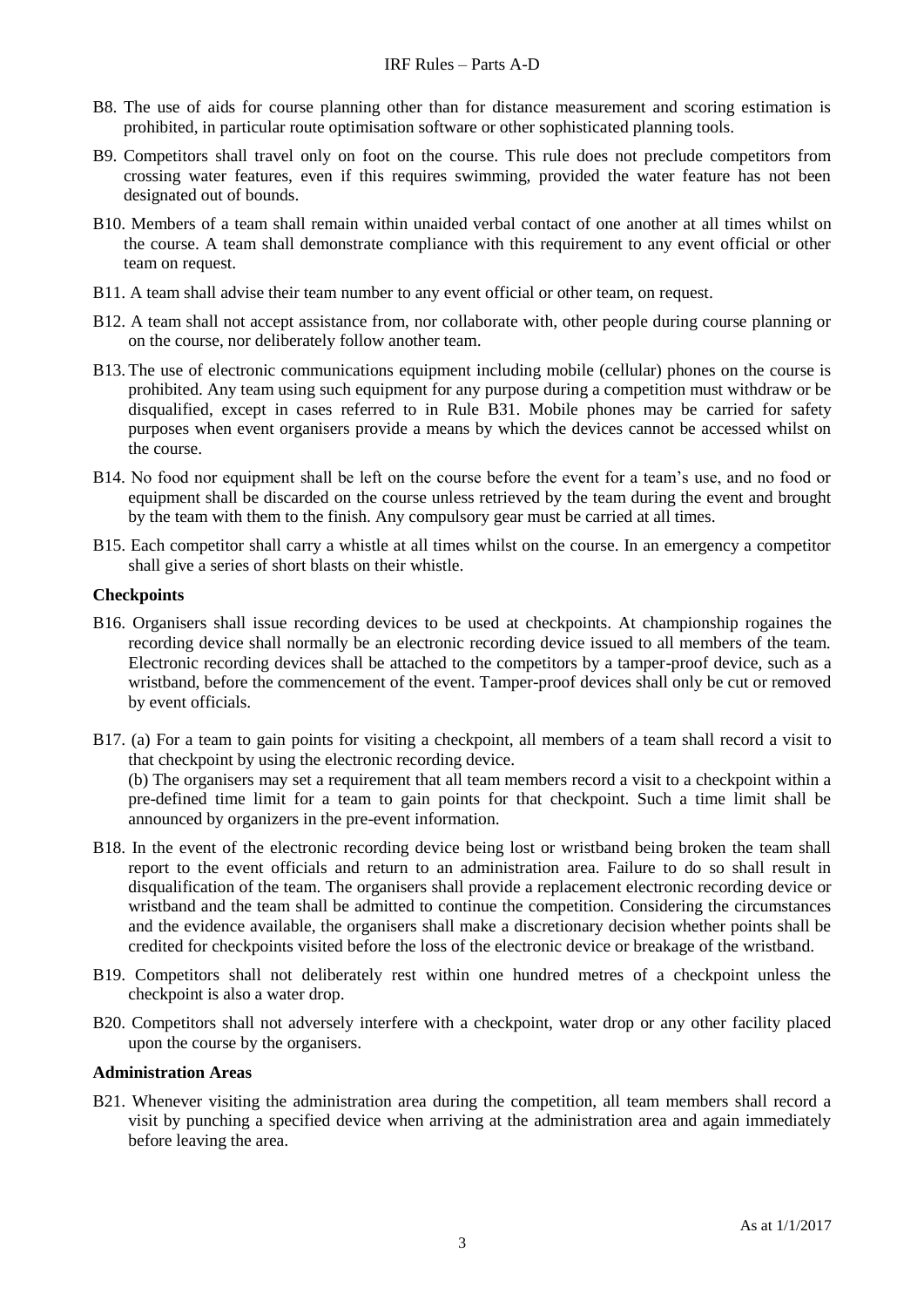#### IRF Rules – Parts A-D

- B22. A team shall finish by all of the members punching a specified finish device at the designated finish area. Before the advertised finish time a team may return to the course even if they have already punched the finish device. In such a case electronic recording devices shall be reattached to the competitors by a tamper-proof device, such as a wristband. The team finish time is the latest time recorded by any team member at the finish.
- B23. If a competitor wishes to withdraw from a team for any reason, the entire team shall return to an administration area and notify the organisers. The original team shall be deemed to have finished the event. If a new team is formed it may be admitted to the competition at the discretion of the organisers but no points shall be credited for checkpoints already visited.

#### **Penalties and Protests**

- B24. The penalty for breaching these rules is disqualification except for rule B17 for which the penalty is the loss of points for the checkpoint under consideration. Any team disqualified under this rule shall be recorded as disqualified (DSQ).
- B25. A team may voluntarily withdraw, by advising the organisers immediately upon their finish, if they have breached any rule for any reason and shall be recorded as withdrawn (W/D).
- B26. Within forty-five minutes of the nominated finish time, a team may report to the organisers about any team thought to have breached these rules, or may protest in writing to the organisers about any actions of the organisers that they consider made the competition unfair.
- B27. A team that is not satisfied with any decision of the organisers may appeal in writing to the committee of the organising association within seven days of the publication of the official results. This committee shall have the power to overrule the organisers and to amend the results accordingly. No further appeal is permitted.

#### **Scoring**

- B28. No team shall start until the organisers announce the start. The event shall finish at the advertised finish time as determined by the organisers' clock. Teams finishing late will be penalised at the rate per minute or part thereof specified in advance by the organisers, however any checkpoint visited after the advertised finish time will be included in team's score. Teams finishing more than thirty minutes late shall be deemed ineligible for a placing and their result shall be recorded as LATE.
- B29. A team's score shall be the value of the checkpoints visited and correctly verified in accordance with these rules, less any penalties. The team with the greatest score, or in the event of a tie the team that finished earlier, shall be awarded the higher placing.
- B30. (a) If a checkpoint is misplaced, teams who recorded a visit to the misplaced checkpoint will receive the points for that control and teams who can satisfy the organizers that they visited the correct site will also receive the points for that control.

(b) The organisers shall arrange a back-up system for the case of failure of the electronic punching station at the checkpoint, such as human readable code or similar. The organisers shall advise competitors about the back-up system in the pre-event information and a model of the back-up system demonstrated at the administration area. If the electronic punching station at a checkpoint fails teams shall be awarded the point score for that checkpoint if they provide a record of the back-up system.

#### **General**

B31. Any team hearing a distress signal must abandon their course and help in any way needed. No team shall be penalised for any rule breached in the course of giving such help or reporting matters solely to the event organisers.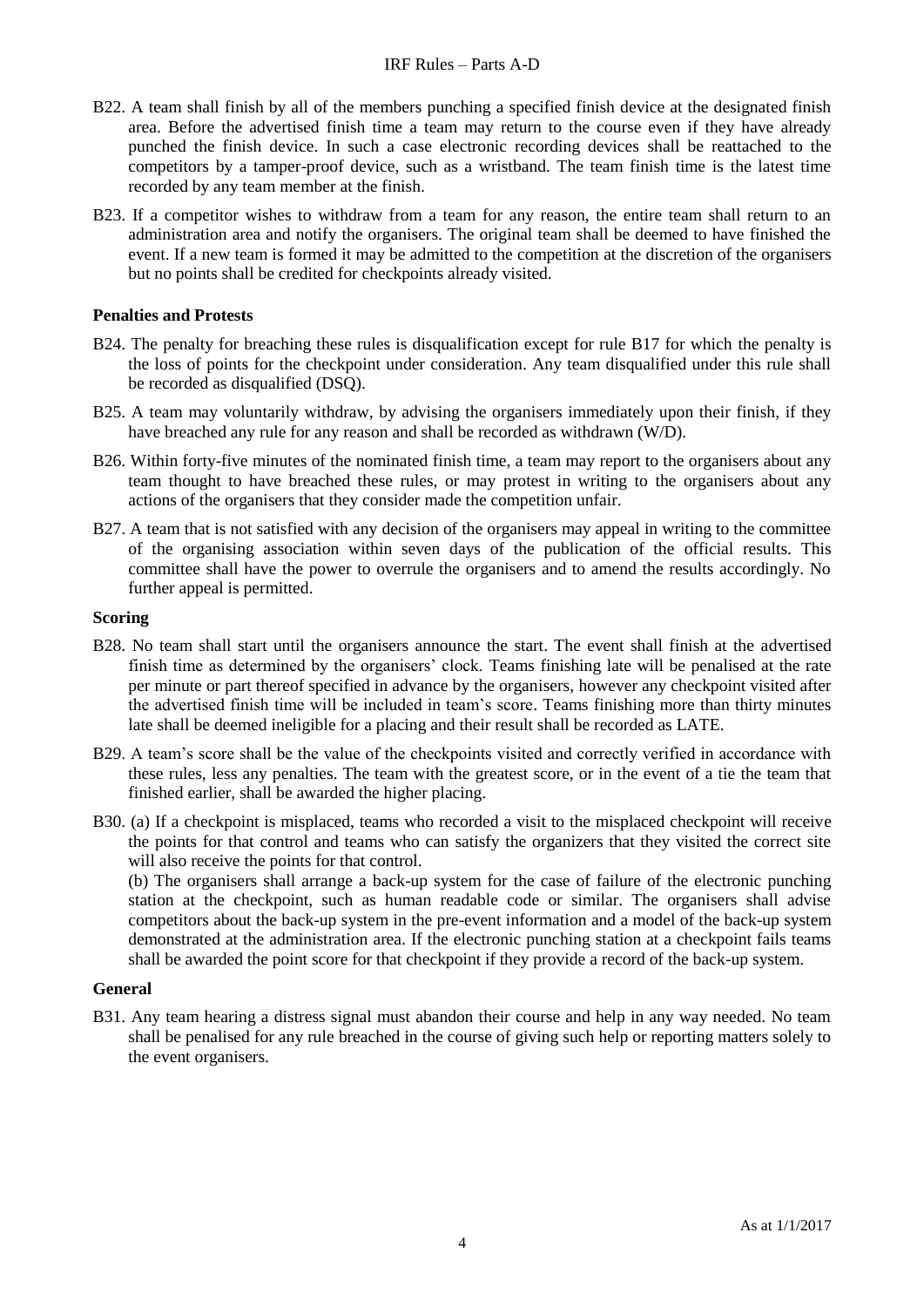# **Part C: Technical Standards for Organizers:**

- C1. All championship rogaines shall be of 24 hours duration and shall start and finish at 12 noon or such other time as may be agreed that will give a similar duration of daylight both before and after the period of darkness. It is recommended that organizers provide optional bus or similar transport to the event site for participants who choose not to drive.
- C2. The course shall be designed so that the winning team is likely to visit most but not all checkpoints.
- C3. The organising team shall include one or more Course Vetters approved by the organising association. The Vetters must have a track record of championship rogaine course setting and/or vetting and must have competed in, or set/vet the course for, at least two championship rogaines in the previous five years. The Vetters shall ensure the fairness of the event and that the style, balance and length of the course are appropriate to the event. The Vetters shall also inspect the course looking for any unwanted problems that it could present to competitors, including the location and number of water drops, any inaccuracies in checkpoint placement or description, and potential safety hazards. The Vetters, operating independently of the person who set that checkpoint, shall check the location of each checkpoint. The Vetters shall check to ensure the map, the checkpoint description, the terrain accuracy and checkpoint locations are fair from all obvious attack points in all reasonably expected light conditions. In the event of an unresolved dispute, the Vetters shall refer the matter to the organizing association.
- C4. Each competitor shall be provided with a copy of the event map. The map shall:
	- a. Be at a scale between 1:24,000 and 1:64,000.
	- b. Have a contour interval that is not more than 20 metres and is suitable for terrain legibility.
	- c. Be clearly readable under natural and artificial light.
	- d. Be pre-marked with grid or magnetic north lines, magnetic north, checkpoint locations and numbers, water drop locations and known out-of-bounds areas.
	- e. Known prohibited routes shall be clearly marked as such.
- C5. (a) Advance information for the event sent to each team shall state the map scale and shall give a brief description of the terrain. It shall also state the starting and finishing times, the time at which maps and checkpoint descriptions become available and the points penalty for finishing after the nominated finish time.

(b) If previous rogaining, topographical or orienteering maps of the competition area exist, the organiser shall provide links to such map sources in the advance information provided to all competitors or display copies of relevant maps at the event website.

- C6. A copy of the Rules for Participants (Part B) shall be included with the pre-event information sent to competitors. In addition, a copy of the Rules for Participants shall be on display at the administration area from the time that maps become available until the finish of the event.
- C7. Each competitor shall be provided with a complete list of checkpoint descriptions. Descriptions shall follow the guidelines in the IRF "Organizing a Rogaine" manual. In particular, features explicitly shown on the map are prefixed by "the" and other features are prefixed by "a".
- C8. Maps, checkpoint descriptions, any known map changes, details of Out of Bounds locations and/or prohibited routes and other essential information shall be available as written handouts at least two, and not more than four, hours before the start time. Every reasonable effort shall be made to ensure that any necessary last minute changes are communicated to all teams. Written copies of last minute changes must be on display to all participants.
- C9. The identifying numbers allocated to checkpoints shall be allocated in ascending order of points value in order to facilitate route planning. It is preferred that the first digit of the checkpoint number reflects its points value.
- C10. Markers used at checkpoints shall be:
	- a. three-dimensional with a minimum of three vertical faces,
	- b. a minimum 800 cm2 on each face,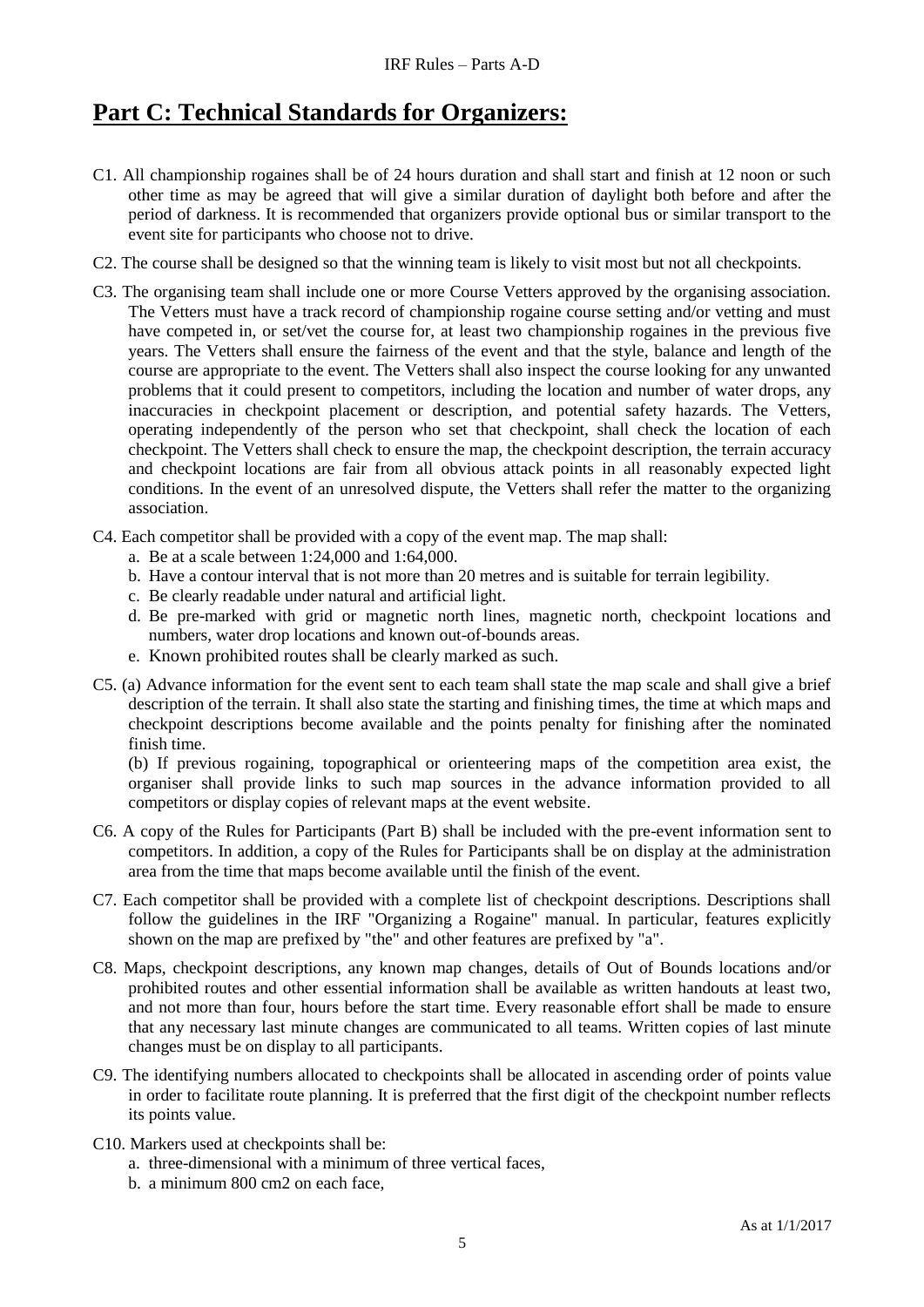- c. of bright colours, preferably orange and white, so as to be clearly visible in the open in daylight from at least 50 metres.
- C11. Each marker shall be placed in such a manner that competitors who successfully navigate to the correct position have little or no trouble finding the marker. Unless located on a specifically defined point feature or otherwise indicated on the checkpoint description sheet, the marker shall be generally visible from at least 25 metres in most directions in clear daylight and shall be between 0.5 and 2 metres above the ground (preferably near eye level) and easily reached. Markers shall be as close as possible to the checkpoint feature. Where it is necessary to place a marker in a position which is either more than 10 metres, or not obviously visible, from the feature then a magnetic bearing and distance to the marker from the feature shall be included in the checkpoint description.
- C12. The organisers may require teams to carry tracking devices, in which case rule B7 c) applies. Beyond any data available by virtue of teams carrying tracking devices during the event, the organisers shall not release any information relating to provisional results of any team, the progress of any team, or the route chosen by any team.
- C13. Competitors shall be able to obtain suitable food and drinks at one or more "hash houses" at all times not later than six hours after the start until at least one hour after the finish of an event. If there is more than one hash house, it is not necessary that all remain open for the full time, but when maps are distributed competitors shall be informed of the times when food is available at each one.
- C14. In the event of there being inadequate sources of naturally occurring drinking quality water on the course, organisers shall provide sufficient water drops that competitors do not have to carry an excessive quantity of water. Organisers shall ensure that water is available at these water drops for the duration of the event. Water drops shall be placed on obvious navigational features and described on the checkpoint description sheet. Their locations shall be vetted in the same way as checkpoints. Water drops may be at checkpoints. Organisers may provide fruit or other food on the course at either water drops or checkpoints for the use of participants. Any such food points, including the times of food availability at the point, shall be so noted on the checkpoint description sheet.
- C15. There shall be three gender classes of competition: **Men**'s teams, **Women**'s teams, and **Mixed** teams, the latter being all teams that contain at least one female and one male rogainer. Within each gender class, all teams are in the **Open** age category. In addition, some teams will be eligible for restricted age categories as follows:
	- a) **Youth (Under 23)**: all team members must be under 23 years of age on the first day of competition
	- b) **Veteran**: all team members must be 40 years of age or over on the first day of competition.
	- c) **Super Veteran**: all team members must be 55 years of age or over on the first day of competition. (Note: all Super Veteran teams are automatically in the Veteran class also).
	- d) **Ultra Veteran**: all team members must be 65 years of age or over on the first day of competition. (Note: all Ultra Veteran teams are automatically in the Veteran and Super Veteran classes also).
- C16. (a) A team's score is determined on the basis of the reading of the electronic recording devices of all team members.

(b) Where electronic punching is in use, teams shall be provided a record of the controls visited, any penalties and final score as part of the finish process, to allow them to check for possible errors. Where errors are found these must be notified to the organisers within 45 minutes of the event finish time.

(c) Records from the back-up system are taken into account only when it is established that there has been a failure of the electronic punching station at a given checkpoint or when the electronic punching station was missing.

C17. (a) Provisional results shall be displayed at the event center as soon as possible after the finish of all the teams that started the event and at the latest immediately after the late finish cutoff time.

(b) Results shall show the team number, team members' names and country (for international events), points score, finish time and any points penalty for every team that started the event, together with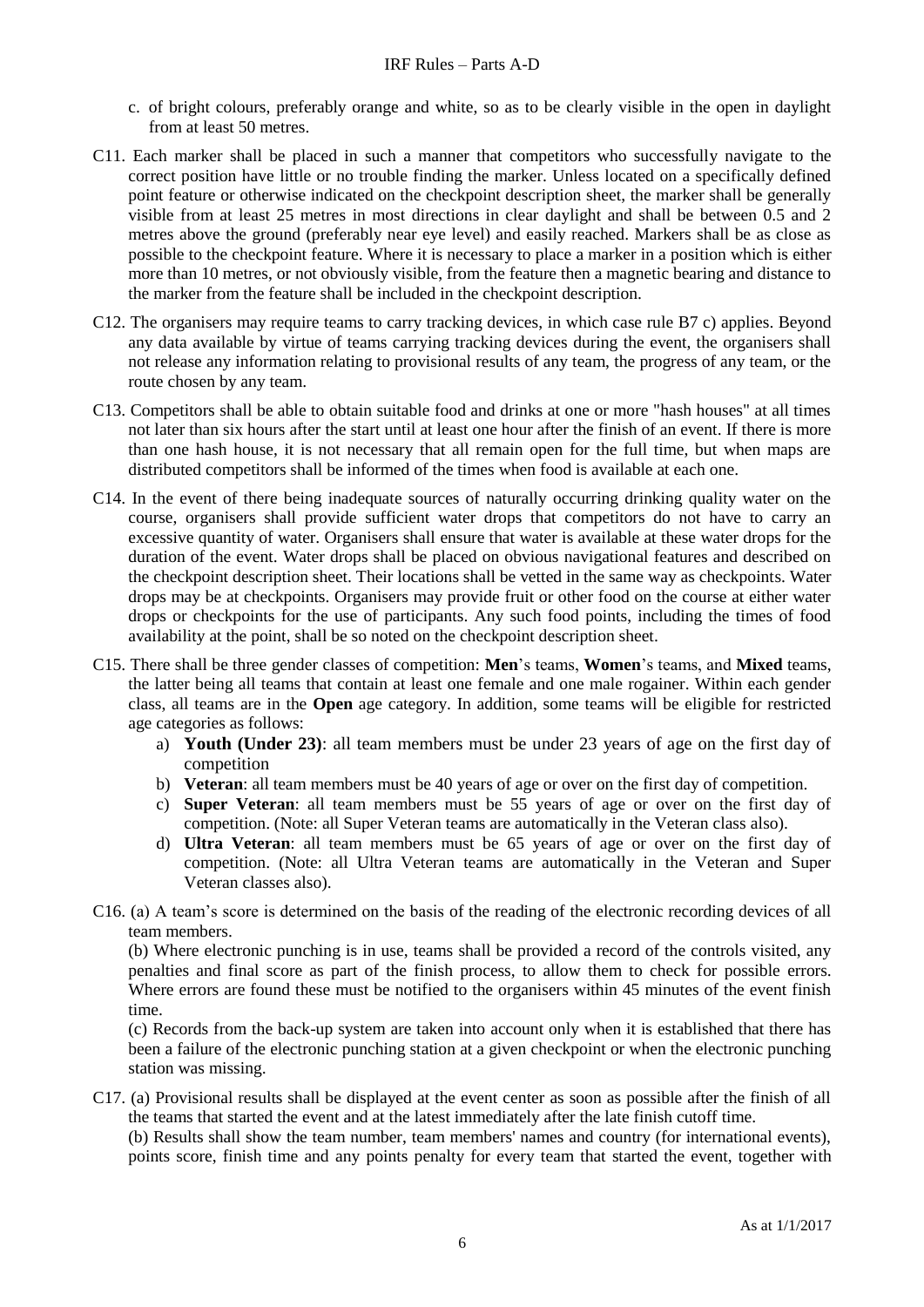their overall placing and their placing in every category for which they are eligible. Withdrawn, late and disqualified teams shall also be shown.

(c) Results shall remain provisional until any protests and appeals have been settled.

(d) Final results of the event shall be published at the dedicated event website or at the website of the organising group or association.

C18. Any report of an alleged rule breach by a team, or protest by a team against the organisation of an event shall be considered and determined by a three person jury prior to the announcement of the results for that event. The jury shall be drawn from a panel of suitably qualified and experienced rogainers nominated by the organising association. The names of panel members shall be made known to the association members either by publishing at least annually in the association newsletter, or by setting out in the preevent information distributed to participants. The panel members selected for any specific jury shall be selected by the organisers and shall meet the following criteria:

- i. Members of the team protesting, reporting or being reported against shall not be on the jury.
- ii. Members of the organising team shall not be on the jury.
- iii. No member of the jury shall have a vested interest in the jury's determination to the extent that disqualification of any team, who is the subject of the jury's determination, would move that member's team's placing into or within the first three placings in any age/gender category.

The event organiser and Course Vetter shall assist the jury in hearing any report or protest as required, but shall not have a vote in the determination. In hearing any protest or report, the jury shall use all reasonable means to gather as much data as is reasonably necessary, and shall give a fair hearing to both the team making the report/protest, and the party being reported/protested against.

- C19. In the event that an appeal is made to the committee of the organising association, any member of that committee who would be ineligible to be a member of the jury under C18 above, shall be ineligible to participate in the determination of the appeal. The committee shall examine all available data in respect of the original report/protest (if any) and the appeal, and shall seek other input as it sees fit in making its determination. The committee shall give a fair hearing to all parties involved in the matter, including the team originally reporting/protesting (if applicable) and must notify the affected teams of their decision within two weeks of the decision. The decision of the committee of the organising association on any appeal shall be final.
- C20. The committee decision of any appeal, which effects the final results of an event, shall be published at the earliest convenient opportunity in the newsletter of the organising association.